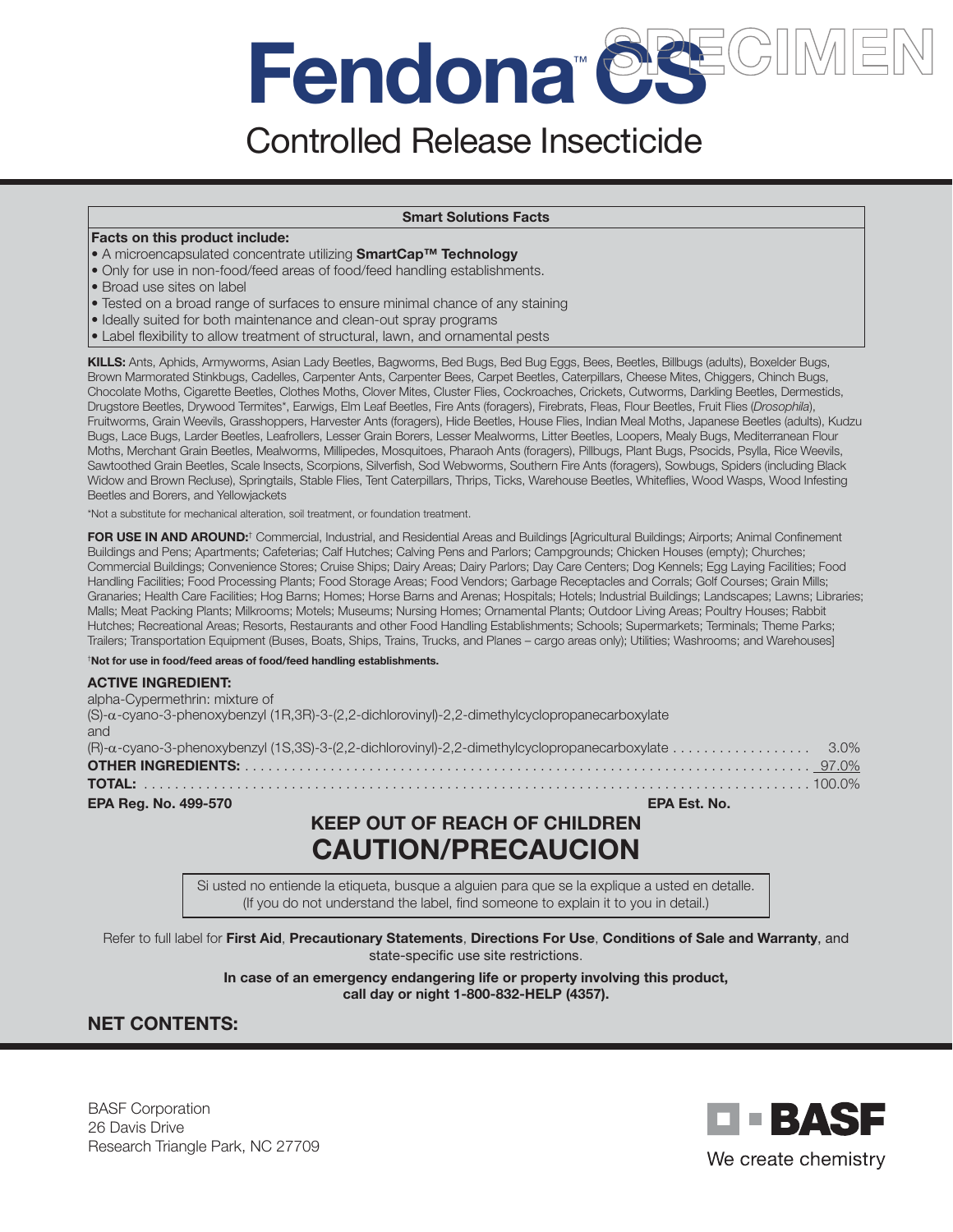| <b>FIRST AID</b> |                                                                                                                                                                                                                                                          |  |
|------------------|----------------------------------------------------------------------------------------------------------------------------------------------------------------------------------------------------------------------------------------------------------|--|
| If in eyes       | $\bullet$ Hold eye open and rinse slowly and gently with water for 15 to 20 minutes.<br>$\bullet$ Remove contact lenses, if present, after the first 5 minutes; then continue rinsing.<br>• Call a poison control center or doctor for treatment advice. |  |
|                  | <b>HOTLINE NUMBER</b>                                                                                                                                                                                                                                    |  |

Have the product container or label with you when calling a poison control center or doctor or going for treatment. You may also contact BASF Corporation for emergency medical treatment information: 1-800-832-HELP (4357).

# Precautionary Statements

# Hazards to Humans and Domestic Animals

**CAUTION.** Causes moderate eye irritation. Avoid contact with eyes or clothing. Wash thoroughly with soap and water after handling and before eating, drinking, chewing gum, using tobacco, or using the toilet. Wear long-sleeved shirt and long pants, socks, and shoes.

# Environmental Hazards

This product is extremely toxic to fish and aquatic invertebrates, oysters, and shrimp. **DO NOT** apply when weather conditions favor drift from treated areas. Drift and runoff from treated areas may be hazardous to aquatic organisms in neighboring areas.

This product is highly toxic to bees exposed to direct treatment or residues on blooming crops or weeds. DO NOT apply this product or allow it to drift to blooming crops if bees are foraging in the treatment area.

To protect the environment, **DO NOT** allow pesticide to enter or run off into storm drains, drainage ditches, gutters, or surface waters. Applying this product in calm weather when rain is not predicted for the next 24 hours will help to ensure that wind or rain does not blow or wash pesticide off the treatment area. Rinsing application equipment over the treated area will help avoid runoff to water bodies or drainage systems.

# Directions For Use

It is a violation of federal law to use this product in a manner inconsistent with its labeling.

# Use Restrictions

- **DO NOT** apply water-based sprays of this product to conduits, motor housing, junction and switch boxes, or other electrical equipment because of possible shock hazard. **DO NOT** spray where electrical short circuits might result, such as wall outlets, conduits, etc.
- DO NOT apply to humans, their clothing, or bedding.
- DO NOT allow children or pets to contact treated surfaces until spray has dried.
- DO NOT use on household pets. Cover fish tanks prior to application.
- DO NOT apply this product in patient rooms while occupied or in any rooms while occupied by the elderly or infirm.
- DO NOT apply to classrooms when in use.
- DO NOT contaminate food, feedstuffs, or water supply. DO NOT contaminate food preparation surfaces, kitchen utensils, dishes, or food storage containers. Cover any food/feed contact surfaces and cooking utensils in the treatment area during treatment or thoroughly clean before using.
- **DO NOT** use in food/feed areas of food/feed handling establishments, restaurants, or other areas where food/feed is commercially prepared or processed (see **Product Information** section for additional information).
- DO NOT use in outdoor residential misting systems.
- DO NOT apply this product through any type of irrigation system.
- DO NOT make outdoor applications during rain.
- **DO NOT** water the treated area to the point of runoff.
- **DO NOT** apply directly to impervious horizontal surfaces such as sidewalks, driveways, and patios except as a spot or Crack & Crevice<sup>®</sup> treatment. During application, DO NOT allow pesticide to enter or run off into storm drains, drainage ditches, gutters, or surface waters.
- All outdoor applications, if permitted elsewhere on this label, must be limited to spot or **Crack & Crevice** treatments only, except for the following permitted uses, if allowed elsewhere on this label:
	- 1. Applications to soil or vegetation, as listed on this label, around structures;
	- 2. Applications to lawns, turf, and other vegetation, as listed on this label;
	- 3. Applications to the side of a building, up to a maximum height of 3 feet above grade;
	- 4. Applications to the underside of eaves, soffits, doors, or windows permanently protected from rainfall by a covering, overhang, awning, or other structure;
	- 5. Applications around potential pest entry points into buildings, when limited to a surface band not to exceed 1 inch in width;
	- 6. Applications made through the use of a coarse, low pressure spray to only those portions of surfaces that are directly above bare soil, lawn, turf, mulch, or other vegetation, as listed on this label, and not over an impervious surface, drainage, or other condition that could result in runoff into storm drains, drainage ditches, gutters, or surface waters, in order to control occasional invaders or aggregating pests.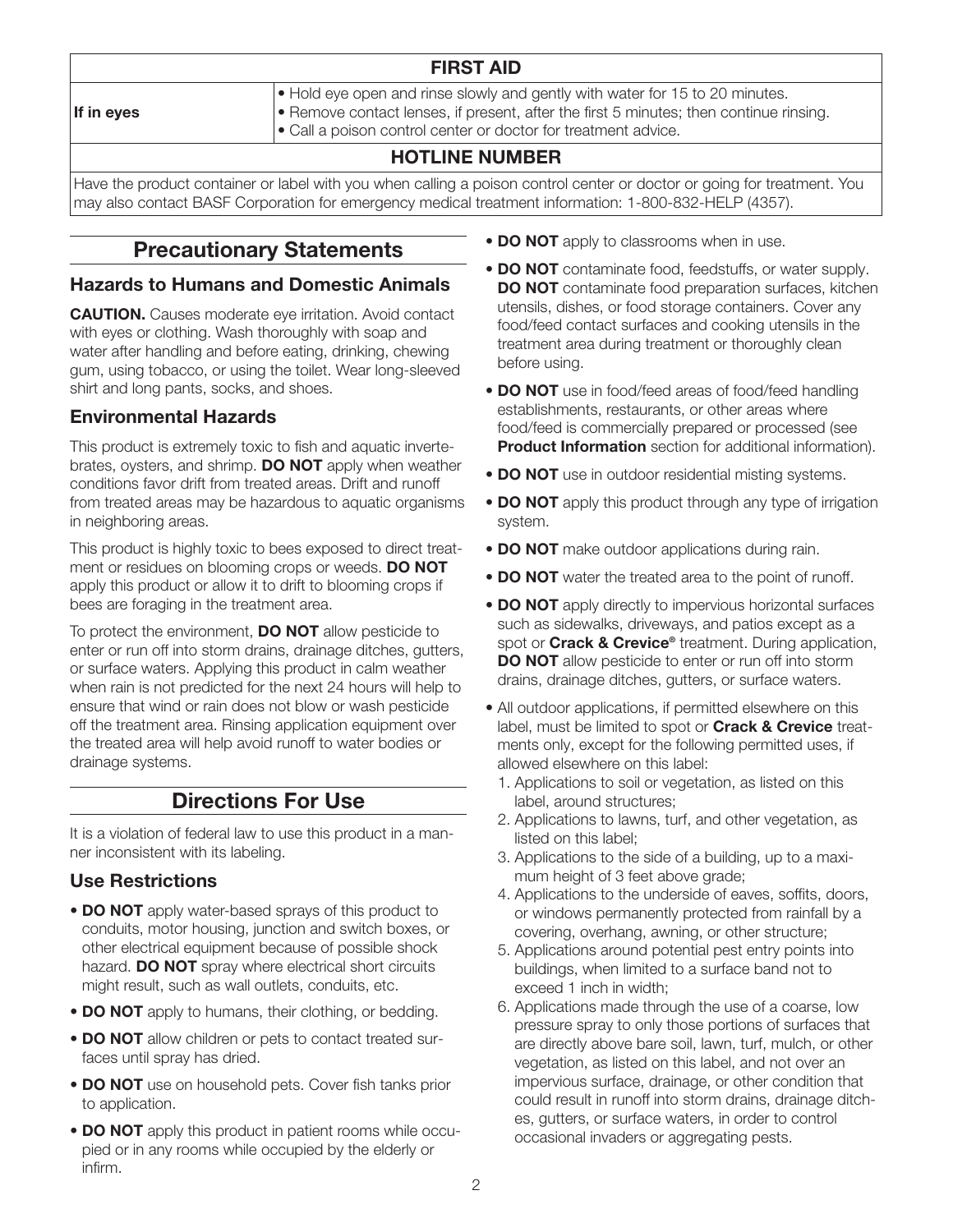# STORAGE AND DISPOSAL

DO NOT contaminate water, food, or feed by storage or disposal.

# Pesticide Storage

Store in original container in secured dry storage area. Prevent cross-contamination with other pesticides or fertilizers. DO NOT store above 122°F for extended periods of time. Preferred storage is above 32°F. Storage below 32°F may result in solidification. If warmed to above 32°F, product will return to original form. Freezing does not adversely affect this product. If container is damaged or spill occurs, use product immediately or dispose of product and damaged container as indicated below.

# Pesticide Disposal

Wastes resulting from the use of this product may be disposed of on-site or at an approved waste disposal facility. If these wastes cannot be disposed of according to label instructions, contact your State Pesticide or Environmental Control Agency, or the Hazardous Waste representatives at the nearest EPA Regional Office for guidance.

# Container Handling

Nonrefillable Container. DO NOT reuse or refill this container. Empty container by using the product according to the label directions. Triple rinse container (or equivalent) promptly after emptying; then offer for recycling, if available, or puncture and dispose of in a sanitary landfill, or by incineration, or, if allowed by state and local authorities, by burning. If burned, stay out of smoke.

### Triple rinse containers small enough to shake (capacity ≤ 5 gallons) as follows: Empty the remaining contents into application equipment or a mix tank and drain for 10 seconds after the flow begins to drip. Fill the container 1/4 full with water and recap. Shake for 10 seconds. Pour rinsate into application equipment or a mix tank, or store rinsate for later use or disposal. Drain for 10 seconds after the flow begins to drip. Repeat this procedure two more times.

Triple rinse containers too large to shake (capacity > 5 gallons) as follows: Empty remaining contents into application equipment or a mix tank. Fill the container 1/4 full with water. Replace and tighten closures. Tip container on its side and roll it back and forth, ensuring at least one complete revolution, for 30 seconds. Stand the container on its end and tip it back and forth several times. Turn the container over onto its other end and tip it back and forth several times. Empty the rinsate into application equipment or a mix tank or store rinsate for later use or disposal. Repeat this procedure two more times.

# Product Information

This product is a concentrate of microencapsulated alphacypermethrin containing 0.25 pound of alpha-cypermethrin per gallon. From the testing done, one would not expect any surface which is not damaged by water to be damaged by this product, but it is best to check before applying to a new surface. Heavy applications may leave a visible deposit. On some surfaces, this deposit can be removed with a damp cloth or sponge. Dispose of cloth or sponge in trash.

In situations where conventional application methods have not or are not likely to provide adequate coverage, foam generating equipment or similar machines can be used to provide a continuous coverage. Use drier foam inside wall voids to avoid any water damage or electrical short circuits. Refer to section entitled Foam Application Use Directions.

# Reapplication Interval

Reapply as necessary, but not more than twice per week. Applications must be at least 3 days apart.

# Mixing Instructions

Thoroughly clean spray equipment before using. Shake concentrate well before diluting. When diluting, first add approximately 1/2 of the water to the spray tank and then add the proper amount of concentrate. When emptying the bottles, triple rinse with water, shake well, and add the rinsate to the spray tank. Add the rest of the water and agitate the sprayer thoroughly. Agitate sprayer occasionally during use to ensure even mixture. Shake or reagitate sprayer if spraying is interrupted or if dilution is left in sprayer overnight. If spray screens are used, they should be 50 mesh or larger.

| <b>Spray Dilution Chart</b>                     |                                                      |                                               |  |
|-------------------------------------------------|------------------------------------------------------|-----------------------------------------------|--|
| Amount of<br><b>Finished Spray</b><br>(gallons) | 0.025% Spray<br><b>Concentrate</b><br>(fluid ounces) | 0.050% Spray<br>Concentrate<br>(fluid ounces) |  |
|                                                 | 1.0                                                  | 2.0                                           |  |
| З                                               | 3.0                                                  | 6.0                                           |  |
| 5                                               | 5.0                                                  | 10.0                                          |  |
|                                                 | 1 N N                                                | 20 O                                          |  |

Use the higher rate for clean-outs, longer residual control, or for high insect infestations.

# Void/Crack & Crevice® Application

To treat insects harbored in cracks, crevices, and voids, apply with equipment designed for void applications. Follow the manufacturer's recommendations for proper equipment set-up and operating pressures. Place the tip of the applicator at or into the crack or crevice to be treated. Apply product in short bursts while keeping tip in position. Allow the air stream to push insecticide deep into voids if one exists on the equipment. Apply in such a manner to limit dripping and runoff on structural surfaces and plants.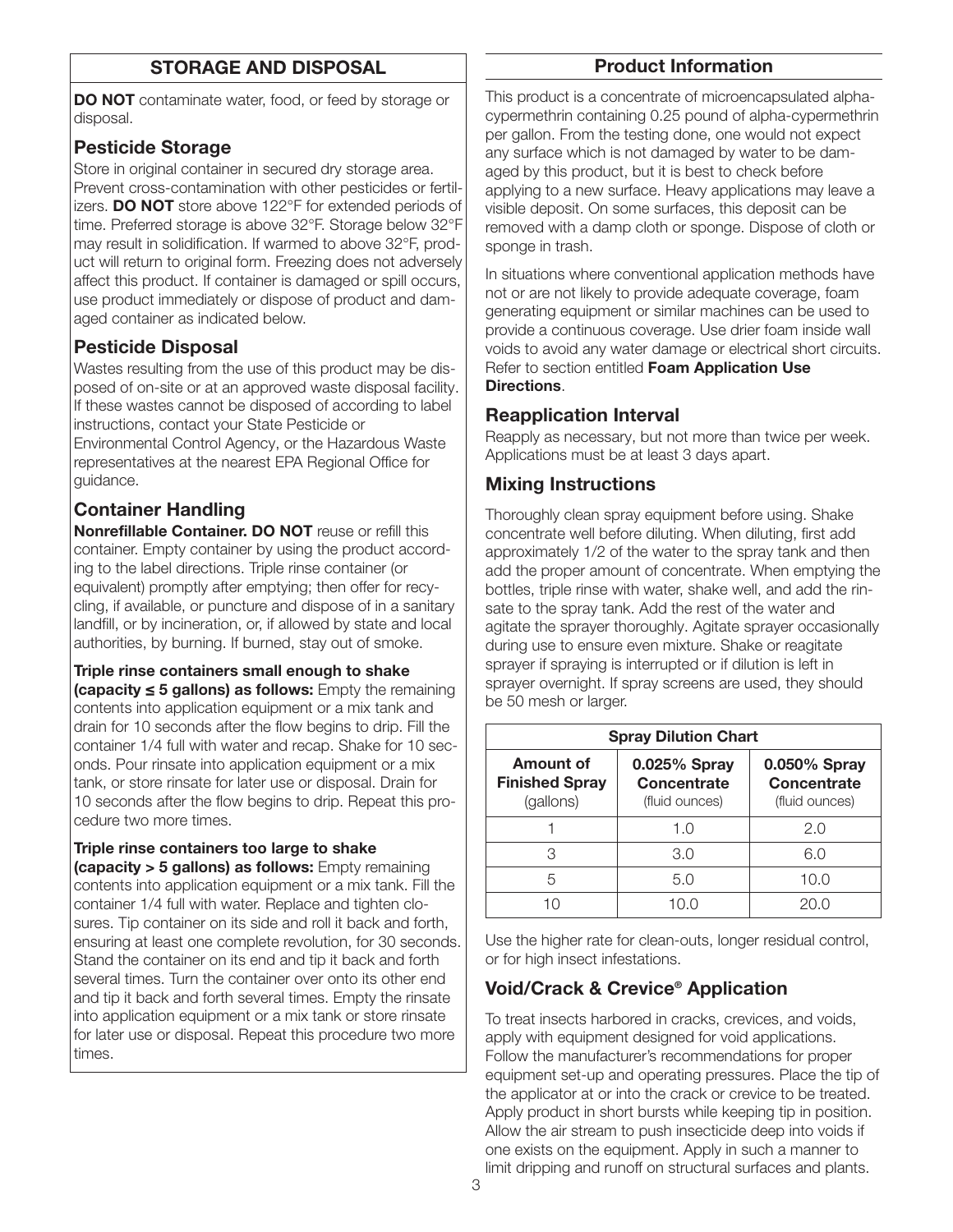# Spot Application

Apply at the rate of 1 second per 2 square feet or to the point of runoff. Direct nozzle approximately 12 inches from surface to be treated. Apply directly on insects in these locations when possible. Limit individual spot treatments to 2 square feet.

# Residual Control

- 90 days for fire ants on painted wood, unpainted wood, and ceramic tile
- 59 days for mosquitoes at 0.050% rate on leaf surfaces
- 30 days for mosquitoes at 0.025% rate on leaf surfaces
- 14 days for scorpions at 0.050% rate on porous surfaces

# For applications to non-food/feed handling and service areas of food/feed handling establishments:

DO NOT apply when food is present. DO NOT use in food areas of food handling establishments, restaurants, or other areas where food is commercially prepared or processed. DO NOT use in serving areas while food is exposed or facility is in operation. Serving areas are areas where prepared foods are served, such as dining rooms, but excluding areas where foods may be prepared or held.

Applications may be made in non food/feed areas such as garbage rooms, lavatories, floor drains (to sewers), entries and vestibules, offices, locker rooms, machine rooms, boiler rooms, garages, mop closets, and storage areas (after packaging, canning, or bottling).

In the home, cover or remove exposed food prior to application. Cover food processing surfaces and utensils in the treatment area prior to application or wash thoroughly before use.

Apply as a **Crack & Crevice**®, void, spot, or general surface application to selective surfaces such as baseboards, under elements of construction, shelving, machinery, storage areas, and other areas where listed pests may be harboring, traveling, breeding, or entering the structure.

# Indoor Applications

Dilute concentrate to 0.025% or 0.050% with water using the spray dilution chart.

Use as a **Crack & Crevice** residual product where insects may be hiding, living, and breeding and/or for selected spot application.

### Cheese Mites, Cockroaches, Crickets, Dermestids, Earwigs, Firebrats, Millipedes, Psocids, Silverfish, Sowbugs, and Spiders (including Black Widow and Brown Recluse)

Make spot treatment and/or **Crack & Crevice** injections into hiding places such as cracks and crevices, void areas, moist areas, openings around pipes and sinks, and under refrigerators and shelves.

# Flies (Fruit and House)

Make spot applications on surfaces where flies rest in the dark at night or frequent during the day, such as window frames, screens, trash cans, ceilings, and upper wall surfaces.

# Carpet Beetles, Dermestids, and Clothes Moths

Treat along edges of carpet, under carpet edge, furniture, throw rugs, and as a **Crack & Crevice** and spot application in closets and other shelving where infested items are stored. **DO NOT** treat clothing with this product.

# Bed Bugs and Bed Bug Eggs

Apply to cracks and crevices where evidence of bed bugs occurs. This includes bed frames, box springs, inside empty dressers and clothes closets, carpet edges, high and low wall moldings, and wallpaper edges. **DO NOT** use this product on mattresses, pillows, bed linens, or clothes. Remove all clothes and other articles from dressers or clothes closets before application. Allow all treated areas to dry thoroughly before use. Not recommended for use as sole protection against bed bugs. If evidence of bed bugs is found in/on mattresses, use a product approved for this use. For bed bug eggs, use the 0.050% rate.

# **Ticks**

Apply as a spot and/or **Crack & Crevice** treatment in infested and egg laying areas such as pet resting quarters, nearby cracks and crevices, behind baseboards, doors, and window frames. Replace pet's old bedding with clean fresh bedding after treatment. **DO NOT** treat pets with this product.

# Ants (including foraging Pharaoh)

Inject cracks, crevices, and voids where ants may be traveling and/or harboring, including, but not limited to, around doors, window frames, and other structural cracks, crevices, and voids. Spot treatment of trails and feeding areas may also be made.

# Stored Product Pests (Exposed Adult and Immature Stages)

Before storing products, treat warehouses, production facilities, storage areas, rail cars, truck beds, and other areas where products are stored. Apply as a spot and/or **Crack & Crevice** treatment to cracks, crevices, and surfaces where pests have been seen or may have harborage. This product may be used to treat grain storage facilities and other listed areas for stored product pest control. Cleaning areas prior to use of this product will increase levels of control. Remove and destroy any foodstuffs infested with pests.

# Foam Application Use Directions

This product can be converted to a foam and the foam used to treat structural voids to control insect and arthropod pests in walls, under slabs, or in other void areas. Apply as a dry foam (approximately 25:1). Fill void with foam so that all surfaces are contacted. Mix end-use dilution with manufacturer's recommended volume of foaming agent. Use the specified rate suspension converted to a foam to achieve the desired foam expansion ratios. Verify before treatment that the foaming agent is compatible with this product.

# Indoor and Outdoor Applications

Select one of the following dilutions, 0.025% or 0.050% for pests listed below unless otherwise noted.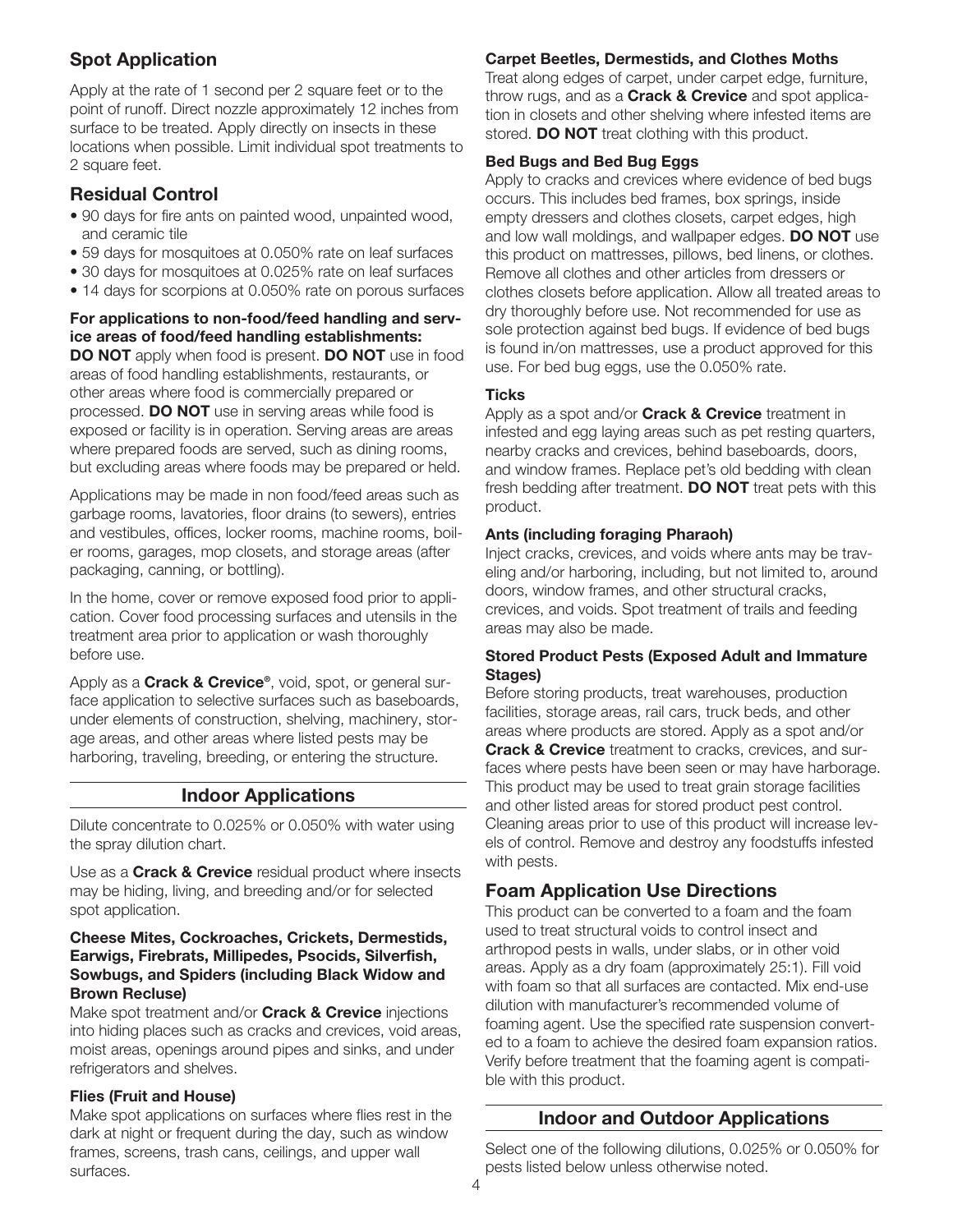### Active and Hibernating Stages of Asian Lady Beetles, Boxelder Bugs, Clover Mites, Cluster Flies, and Elm Leaf Beetles

As a preventative or remedial treatment, inject cracks, crevices and/or voids where these pests are or may harbor or hibernate. Infested areas include, but are not limited to, cracks and crevices in weep holes, wall voids, around window and door frames, and under siding. Treat wall area around entry points on exterior where pests congregate.

### **Scorpions**

Using the 0.050% rate, treat known or suspected harborages from inside and/or outside. Areas include, but are not limited to, cracks and crevices in weep holes, wall voids, around window and door frames, under infrequently moved items including furniture and shelving, under siding and exposed concrete. Spot treat the area around entry points on exterior.

### Carpenter Ants and Foraging, Harvester and Southern Fire Ants

Make spot, Crack & Crevice<sup>®</sup> or foam applications to any trails, inside or outside around doors and windows, and other places where ants enter premises, including atriums, crawl spaces, ceilings, garages, soffits, wall voids, weep holes, and other void areas. Where possible, treat ant nests or infested wood directly.

### Bees

As a preventative or remedial treatment to help prevent these insects from building nests or workers from congregating on structures, follow perimeter application directions under Outdoor Applications section of label. Pay particular attention to soffit and eave areas.

For treatment of nests inside wall voids, inject into the nest sufficient quantity to treat the complete nest. More than one point of application maybe required. Most applications should require no more than 1/2 gallon of diluted material. Pay particular attention to what the water may contact such as electrical wiring. DO NOT use where there is a shock hazard.

THIS PRODUCT DOES NOT PROVIDE INSTANT KNOCKDOWN. THE BEST TIME TO TREAT IS LATE IN THE DAY. COLONY SHOULD BE DEAD IN TWO TO THREE DAYS. DEPENDING ON THE SITUATION, PROTECTIVE EQUIPMENT FOR THE APPLICATOR MAY BE REQUIRED.

# Yellowjackets

To kill yellowjackets, liberally treat the active nest and the surrounding area, contacting as many insects as possible.

THIS PRODUCT DOES NOT PROVIDE INSTANT KNOCKDOWN. THE BEST TIME TO TREAT IS LATE IN THE DAY. DEPENDING ON THE SITUATION, PROTECTIVE EQUIPMENT FOR THE APPLICATOR MAY BE REQUIRED.

### Localized Treatment of Wood-Infesting Insects - Beetles and Borers (such families as *Anobiidae*, *Bostrichidae*, *Buprestidae*, *Cerambycidae*, *Lyctidae*, *Oedemeridae*, and *Sesiidae)*

Locate suspected infestation and/or insect tunnels and cavities. Drill pilot holes into insect tunnels, galleries, and inaccessible closed voids. Drill holes 8 to 10 inches apart to ensure thorough coverage. Inject 5 to 10 seconds per hole or until coverage is obtained or product runs out an opening. DO NOT contact electrical wiring, plumbing, etc. Use the 0.025% or 0.050% rate. For beetles and borers, spot surface treatments may also be made.

### Drywood Termites

This treatment is intended to kill drywood termites on contact only. The purpose of such applications is to kill workers or winged reproductive forms which may be present in the treated channels or on surfaces at the time of treatment. Treatment of exposed surfaces should be done to cover thoroughly but excess runoff should be avoided. Such applications are not a substitute for mechanical alteration, soil treatment, or foundation treatment.

# Outdoor Applications

KILLS: Ants, Asian Lady Beetles, Boxelder Bugs, Brown Marmorated Stink Bugs, Carpenter Ants, Carpenter Bees, Carpet Beetles, Clover Mites, Cluster Flies, Cockroaches, Crickets, Dermestids, Earwigs, Elm Leaf Beetles, Fire Ants, Fleas, Grasshoppers, House Flies, Kudzu Bugs, Millipedes, Mosquitoes, Psocids, Scorpions, Sowbugs, Spiders (including Black Widow and Brown Recluse), Stable Flies, and Ticks

This product may be used on outdoor surfaces and/or as a crack, crevice, and void treatment of buildings, porches, window frames, eaves, patios, garages, garbage dumps, and other areas where pests are or may congregate or enter premises. This product can also be used in outdoor void areas such as meter boxes and manholes. Use the 0.025% or 0.050% rate unless otherwise noted.

# Perimeter Treatment

Treat a band of soil 6 to 10 feet wide around and adjacent to the building. Also treat the building foundation to a height of 2 to 3 feet where pests are active and may find entrance. Treat other insect entry points such as doors; windows; under siding, decks, and eaves of structure. This product may be applied in compressed air, backpack, or power spray equipment. An application rate of 0.5 to 1.0 fluid ounce concentrate per 1,000 square feet is desirable. Apply in a sufficient amount of water to adequately cover the area being treated. Application should be made in such a manner to limit dripping and runoff on structural surfaces and plants. Alternate directions are to use 4 to 8 fluid ounces per 50 gallons of water.

| <b>Suggested Mixing Chart for</b><br><b>Larger Tank Sizes</b> |                                                                           |  |
|---------------------------------------------------------------|---------------------------------------------------------------------------|--|
| <b>Tank Size</b><br>(gallons)                                 | <b>Suggest Amount of</b><br><b>Concentrate per Tank</b><br>(fluid ounces) |  |
| 15                                                            | 1.5 to $2.5$                                                              |  |
| 25                                                            | $2.0 \text{ to } 4.0$                                                     |  |
| 50                                                            | 4.0 to 8.0                                                                |  |
|                                                               | 8.0 to 16.0                                                               |  |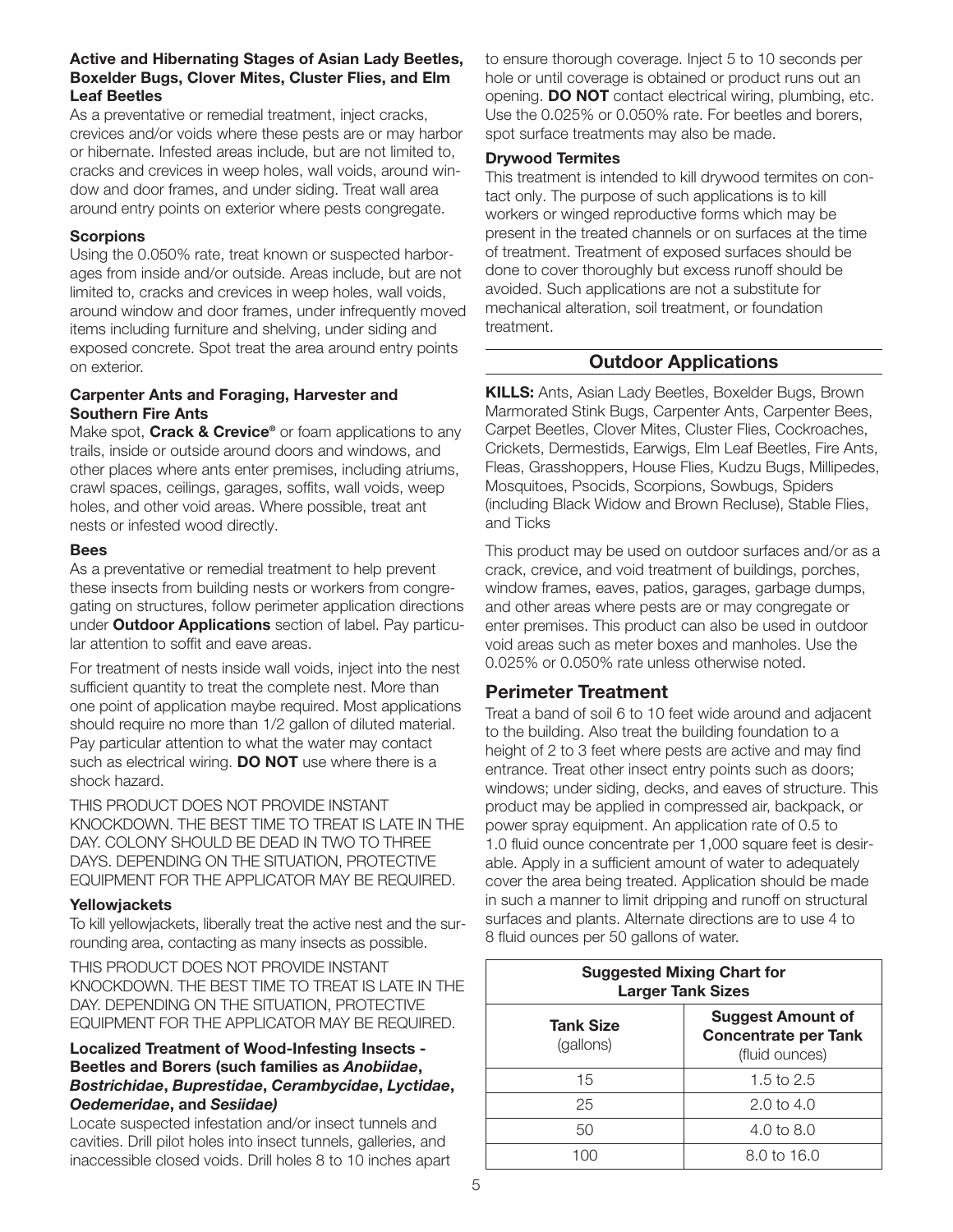### Flies (House and Stable)

Inspect and treat where activity is detected including outside surfaces of screens, doors, window frames, or wherever flies enter, contacting as many insects as possible. Also treat surfaces on porches, in garages, and other places where insects are known to congregate. Reapply as necessary, but not more than twice per week. Applications must be at least 3 days apart. Treat known resting areas such as ceilings, upper corners of the area, around windows and doors, and other surfaces. Treat inside and outside surfaces of dumpsters and other trash holding containers. Treat trash storage areas. Apply so as to lightly moisten the target surface, contacting as many insects as possible. For best results, begin treatments at the start of the fly season and repeat during periods of heavy fly activity.

### **Mosquitoes**

Not for use in wide area local, state, or federal mosquito control programs. To control adult mosquitoes, use handheld, back-pack, or truck mounted sprayers only. Not for use with truck mounted cold aerosol ULV sprayers, handheld cold aerosol ULV sprayers or thermal fogging devices. DO NOT apply by aircraft. DO NOT apply through any kind of irrigation and/or lawn sprinkler systems. Use up to 100 gallons of diluted spray per acre. Treat shrubbery, vegetation, and other areas where mosquitoes may rest. Shrubbery and vegetation around stagnant pools, marshy areas, ponds, and shorelines may be treated if applied as a wet spray. Apply only to the point of runoff. Direct application of this product to any body of water is prohibited.

### Carpenter Bees

Locate entrance holes. Treat galleries through entrance holes. Seal bee entrances after application.

### **Scorpions**

Using the 0.050% rate, apply spot treatments into areas where scorpions may hide, including known or suspected harborages on and around exterior walls, in cracks, crevices, weep holes, or other access points into hollow block walls, and behind masonry veneer. Inspect and spray areas and treat where activity is detected or suspected, especially around and beneath stones and along rocky areas, in landscaped and mulch areas, and beneath the bark of trees. When possible, remove debris along the foundation that may provide harborage. Apply a perimeter treatment to exterior walls and adjacent soil according to directions in the **Perimeter Treatment** section of the **Outdoor Applications** portion of this label. Treatment around firewood piles is allowed, but DO NOT treat firewood directly.

### Crawling Insects - including Ants, Cockroaches, Crickets, Earwigs, and Sowbugs

Apply in outdoor areas which are landscaped, planted, mulched, or unmaintained. For ants, treat mounds and runways. Repeat applications as infestation warrants and as reinfestations occur, but not more than twice per week. Applications must be at least 3 days apart. Apply to cracks and crevices where insects may enter premises. Areas to

be treated include weep holes; under siding; wall voids; soffits; around attic vents; cracks and crevices; and openings around windows, doors, and pipes. Treatment of infested fences and tree holes is permitted.

### Fleas

Treat infested areas. This product will kill fleas on contact but does not provide residual control.

# Lawn and Ornamental Plants

For Use Indoors and Outdoors: Golf Courses, Hobby Greenhouses, Interiorscapes, Landscapes, and Lawns

### Not for use in commercial greenhouses or nurseries.

KILLS: Ants, Aphids, Armyworms, Bagworms, Bees, Beetles, Billbugs (adults), Boxelder Bugs, Caterpillars, Chiggers, Chinch Bugs, Clover Mites, Crickets, Cutworms, Earwigs, Fire Ants, Firebrats, Fruitworms, Grasshoppers, House Flies, Japanese Beetle (adults), Lace Bugs, Leafrollers, Loopers, Mealy Bugs, Millipedes, Mosquitoes, Pillbugs, Plant Bugs, Psylla, Scale Insects, Sod Webworms, Sowbugs, Spiders (including Black Widow and Brown Recluse), Tent Caterpillars, Thrips, and **Ticks** 

For trees, shrubs, foliage plants, and flowers in outdoor landscaped areas (such as parks, recreational areas, athletic fields, institutional groups, etc.) and internal plantscaped areas (such as in hotels, shopping malls, office buildings, etc.) where these plants are grown. This product also kills designated pests in lawns and can also be used in areas adjacent to or at the edge of landscaped areas for encroaching pests. Apply specified rate, at lawn use dosage, to tall grass or weeds, under brush and trees, or in areas of no maintenance. Follow all restrictions and precautions in other parts of this label.

# **Ornamentals**

Treat upper and lower foliage surfaces of plants uniformly. Use 4 to 6 fluid ounces per 100 gallons of water.

# Lawns

Use a coarse, low-pressure spray using suitable application equipment. Use 0.5 to 1.0 fluid ounce per 1,000 square feet.

**Special Notice:** This product has demonstrated excellent plant safety; however, all varieties of the plants listed have not been tested. When treating large numbers of plants of a single variety, treat a few plants and observe for phytotoxicity prior to full scale application.

Direct treatment to some open blooms may cause petal drop.

# For Use Indoors and Outdoors On:

*Bedding plants (including):* Dahlia, Garden Mums, Geraniums, Impatiens, Marigolds, New Guinea Impatiens, Petunias, and Verbena

**Cut flowers (including):** Carnations, Chrysanthemums, Orchids, Roses, and Snapdragons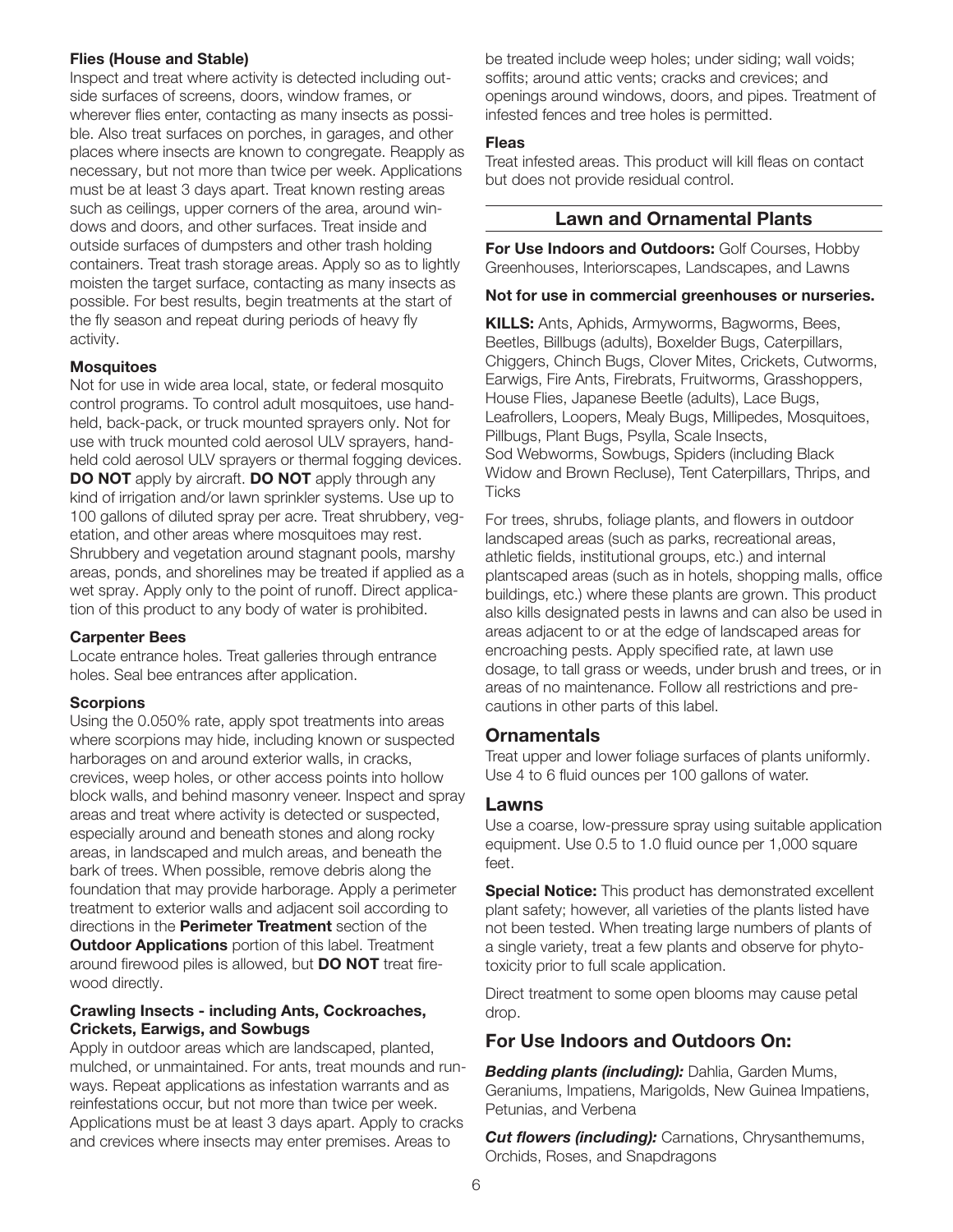*Flowering hanging baskets (including):* Fuchsia and Lantana

*Foliage (including):* Boston Fern, Dracaena, Ficus, Philodendron, and Schefflera

**Potted flowering plants (including):** African Violets, Begonias, Calceolaria, Chrysanthemums, Cineraria, Cyclamen, Exacum, Florist's Azaleas, Geraniums, Gloxinia, Hibiscus, Lilies, Kalanchoes, and Poinsettia

*Trees and shrubs (including):* Azalea, Barberry, Cotoneaster, Euonymus, Holly, Ivy, Juniper, Oak, Pine, Rhododendron, Roses, Spiraea, Spruce, Virburnum, and Yew

DO NOT treat vegetable gardens.

# Livestock Housing

May be used in and on outside surfaces of outer buildings. DO NOT apply to lactating or food animals. DO NOT contaminate milk, food, or drinking water. Remove all animals prior to making applications to housing. DO NOT apply or allow insecticide to drift onto animals. DO NOT allow animals to enter treated areas until surfaces are dry.

### Flies (House and Stable)

Treat known fly resting areas including ceilings, screens, upper corners of the area, around windows and doors, and light fixtures on outdoor surfaces and in animal areas such as dog kennels, hog barns, horse barns, empty chicken houses, rabbit hutches, dairy areas, milkrooms, calf hutches, calving pens and parlors, contacting as many insects as possible. Apply as a coarse, wet spray. Using a mixture of 1 fluid ounce of concentrate per gallon of water, apply at a rate of 1 gallon diluted product per 1,000 square feet of surface. For best management practices, initiate treatments at the beginning of the fly season and repeat during periods of heavy fly activity, but not more than twice per week. Applications must be at least 3 days apart.

# Darkling Beetles

Treat the litter paying particular attention to the areas under the feeder line, water line, and the perimeter. Use 2 to 5 fluid ounces per 1,000 square feet in an adequate amount of water to provide good coverage.

# Perimeter Treatment

Treat a band of soil 6 to 10 feet wide around and adjacent to the building. Also treat the building foundation and sides where pests are active and may find entrance. Treat other insect entry points such as doors, windows, under siding, and eaves of structure. This product may be applied in compressed air, backpack, or power spray equipment. Apply at the rate of 1.0 fluid ounce concentrate per 1,000 square feet. Apply in sufficient water to adequately cover the area being treated. Apply in such a manner to limit dripping and runoff on structural surfaces and plants.